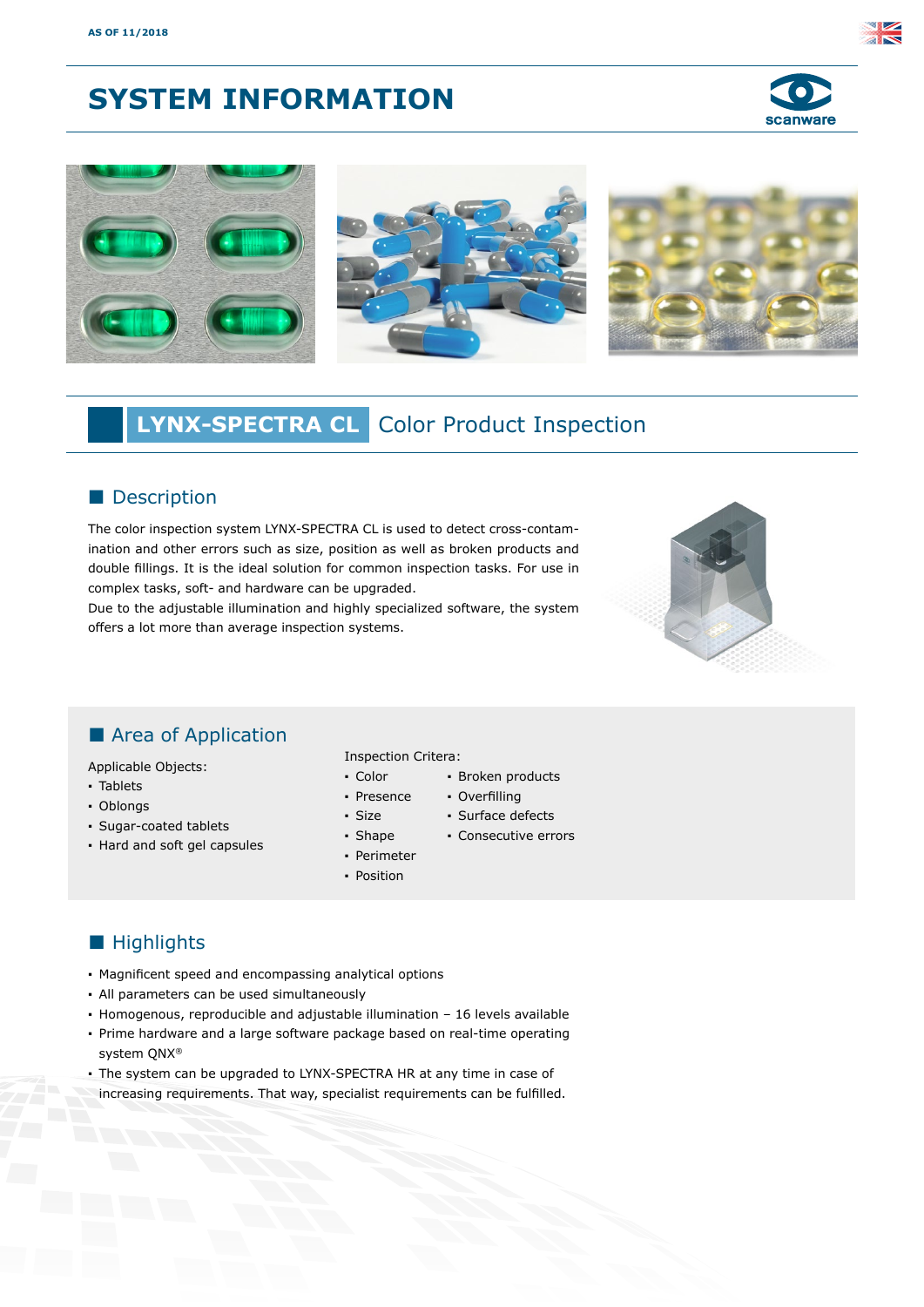

The use of the real-time operating system QNX® enables high-speed signal processing and high failure safety.

Security is increased by more advantages of the system:

The modular built enables the expansion for increasing and future requirements. This makes the system future-proof.

The system is fully compliant to 21 CFR Part 11; format versions are saved separately. The memory contains up to 50 images which are the basis for an individual suggestion of parameter settings. This offers a higher level of security than standardized settings that the user needs to adjust according to his inclination. It also offers higher user comfort.



## **Hardware**

The CameraLink interface enables the safe and low-noise transfer even of large data. Compared to USB and FireWire, CameraLink enables a greater cable length. The evaluation unit offers high performance so all parameters can be used simultaneously at high speed.

#### Evaluation unit

| Evaluation unit                  | 19 inch built, 42 TE                                                  |
|----------------------------------|-----------------------------------------------------------------------|
| Industry PC for frame<br>grabber | Compact PCI Bus Interface                                             |
| Wide range power supply          | 95-230 V $\sim$                                                       |
| Standard I/O System              | DIO8/16/32/48/64                                                      |
| Interfaces                       | 2 x COM, 3 x USB, 2 x Ethernet, VGA                                   |
| Hard drive                       | 256 GB SSD                                                            |
| Frame grabber                    | scanware, for matrix and line cameras in black<br>and white and color |



#### Illumination

| Illumination            | scany  |
|-------------------------|--------|
| Illumination adjustment | scany  |
| Illuminant              | Nichia |
| Illumination types      | Toplic |

vare, with up to 3,000 LEDs per unit  $\textsf{ware}, 2 \times 16$  levels\* a SMD-W-LED Iht, backlight, sidelight, diffuse light,



\* = Toplight and backlight are set separately over two individual channels

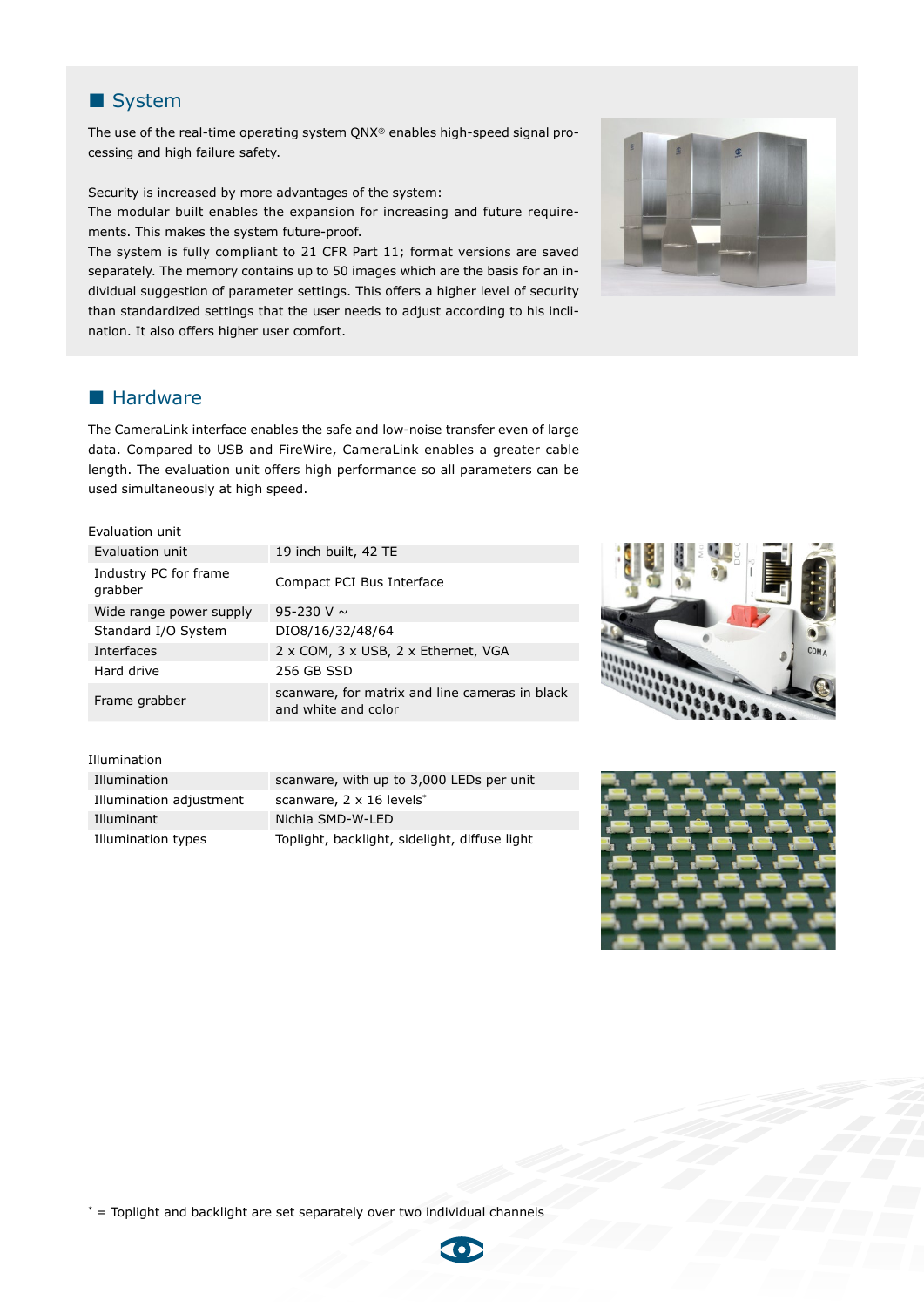## Software

Our medium option others cannot reach.

Thanks to using QNX®, the software runs in real-time. All features can be used simultaneously – at high speed.

Some of our extraordinary software features:

- Documentation of production and format
- Evaluation of pocket and lane feeding
- Partial teach-ins for product color, size and background color enable adapting to lot-specific varieties
- Thorough Audit Trail
- Easy-to-follow guided menu



Automation of the teach-in simplifies the process so production can start in minimum time. Object position, blister geometry and product color are recognized automatically. A manual teach-in is also possible.

| scanware LYNX-SPLCIRA Vision System                                                                                                                                                                                                                                                                                                              |                                                                                                                            |                                              |                                                      |                       |
|--------------------------------------------------------------------------------------------------------------------------------------------------------------------------------------------------------------------------------------------------------------------------------------------------------------------------------------------------|----------------------------------------------------------------------------------------------------------------------------|----------------------------------------------|------------------------------------------------------|-----------------------|
| Error image 1 of 10                                                                                                                                                                                                                                                                                                                              |                                                                                                                            |                                              |                                                      |                       |
|                                                                                                                                                                                                                                                                                                                                                  |                                                                                                                            |                                              |                                                      | Format colours        |
| Pocket values                                                                                                                                                                                                                                                                                                                                    |                                                                                                                            |                                              |                                                      |                       |
| Object size (pxl)                                                                                                                                                                                                                                                                                                                                | 703                                                                                                                        |                                              |                                                      | <b>Function test</b>  |
| <b>Test Hesult</b>                                                                                                                                                                                                                                                                                                                               |                                                                                                                            | Hef.                                         | Act.                                                 | Colour space          |
| Violation of minus tolorance (%)<br>Empty pocket (%)<br>Undefined colour (pxl)<br>Wrong colour (pxl)<br>Horizontal expansion: plus tolerance (%)<br>Horizontal expansion: minus tolerance (%)<br>Vertical expansion: plus tolerance (%)<br>Vertical expansion: minus tolerance (%)<br>Pocket result: Tolerance for horizontal expansion exceeded | $\rightarrow$<br>$\epsilon$<br>$\rightarrow$<br>$\rightarrow$<br>$\geq$<br>$\rightarrow$<br>$\rightarrow$<br>$\rightarrow$ | 99<br>п<br>60<br>20<br>20<br>13<br>500<br>6A | --<br>283A<br>31<br>$\Omega$<br>125.0<br>206.3<br>-- |                       |
| OK<br>Change format parameters                                                                                                                                                                                                                                                                                                                   |                                                                                                                            |                                              | Format mask                                          |                       |
| <b>Format XY-01</b><br>User Operator D                                                                                                                                                                                                                                                                                                           |                                                                                                                            |                                              | 2010-01-19 14:14:27                                  | Terminate format test |

During format testing, pocket-specific values of deviations are displayed. This allows a precise analysis of faulty products.







Tolerances can be set on a global level by the administrator. Thus, the user can only operate within these frames when making changes. This increases production security.